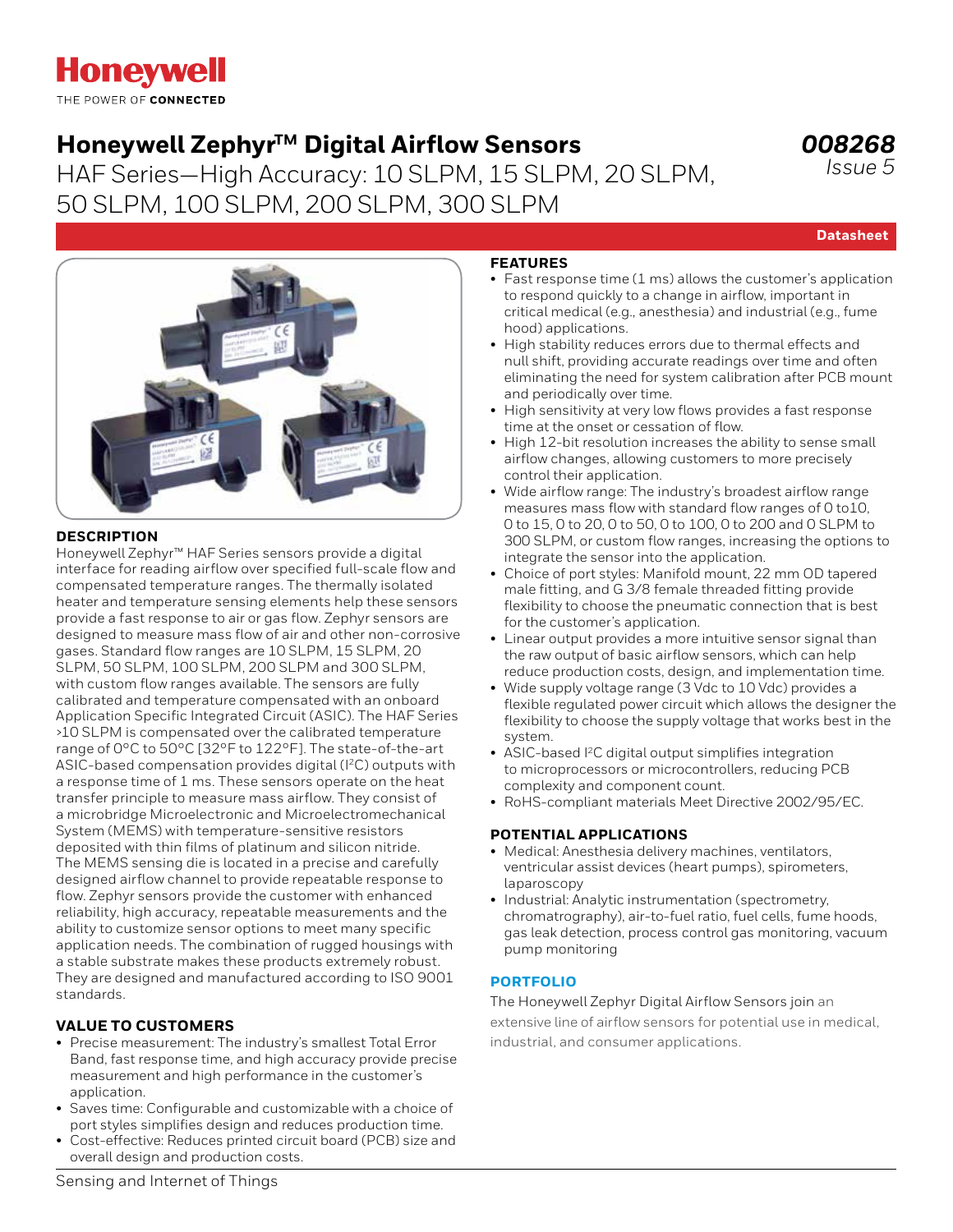### **Figure 1. Total Error Band vs. Accuracy**

Other airflow sensor manufacturers only report on accuracy, while Honeywell reports Total Error Band.

| <b>Sources of Error</b>           |                         |              |
|-----------------------------------|-------------------------|--------------|
| Offset                            |                         |              |
| <b>Full Scale Span</b>            |                         |              |
| <b>Pressure Non-Linearity</b>     |                         | <b>Total</b> |
| Pressure Hysteresis               | Accuracy<br><b>BFSL</b> | Error        |
| <b>Pressure Non-Repeatability</b> |                         | <b>Band</b>  |
| <b>Thermal Effect on Offset</b>   |                         |              |
| <b>Thermal Effect on Span</b>     |                         |              |
| <b>Thermal Hysteresis</b>         |                         |              |

### **HIGH ACCURACY**

Ideal for use in demanding applications that require high accuracy.

– 0%FS to 14.3%FS = 0.5%FS

– 14.3%FS to 100%FS = 3.5%reading

### **TOTAL ERROR BAND (TEB)\***

Honeywell specifies TEB, the most comprehensive, clear, and meaningful measurement that provides the sensor's true accuracy (see Figure 1). TEB allows for precise airflow measurement, often ideal for demanding applications with high accuracy requirements for precise airflow measurement.

- 10, 15, 20, 50, 100, 200 SLPM:
	- 0%FS to 12.5%FS = 0.5%FS
	- 12.5%FS to 100%FS = 4.0%reading
- 300 SLPM only:
	- 0%FS to 12.5%FS = 0.5%FS
	- 12.5%FS to 66.7%FS = 4.0%reading
	- 66.7%FS to 100%FS = 7.0%reading

### **Table 1. Absolute Maximum Ratings1**

| <b>Characteristic</b>              | <b>Parameter</b>                                                           |
|------------------------------------|----------------------------------------------------------------------------|
| Supply voltage                     | $-0.3$ Vdc to $11.0$ Vdc                                                   |
| Voltage on digital I/O output pins | $-0.3$ Vdc to $3.0$ Vdc <sup>2</sup>                                       |
| Storage temperature range          | $-40^{\circ}$ C to 100 $^{\circ}$ C [-40 $^{\circ}$ F to 212 $^{\circ}$ F] |
| Maximum flow change                | 10,000 SLPM/s                                                              |
| Maximum common mode pressure       | 4 bar   60 psi at 25°C [77°F]                                              |
| Maximum flow                       | 350 SLPM                                                                   |

1Absolute maximum ratings are the extreme limits that the device will withstand without damage to the device. However, the electrical and mechanical characteristics are not guaranteed as the maximum limits (above recommended operating conditions) are approached, nor will the device necessarily operate at absolute maximum ratings.

2Digital I/O pins are diode protected at this voltage up to 2 mA. Digital bus voltage may exceed this value if the maximum digital bus current is limited to 2 mA or less. The maximum bus current is generally determined by the bus pull-up resistors

# **CAUTION IMPROPER USE**

Do not use these products to sense liquid flow.

**Failure to comply with these instructions may result in product damage.**

### **CAUTION PRODUCT DAMAGE**

Do not dissamble these products.

**Failure to comply with these instructions may result in product damage.**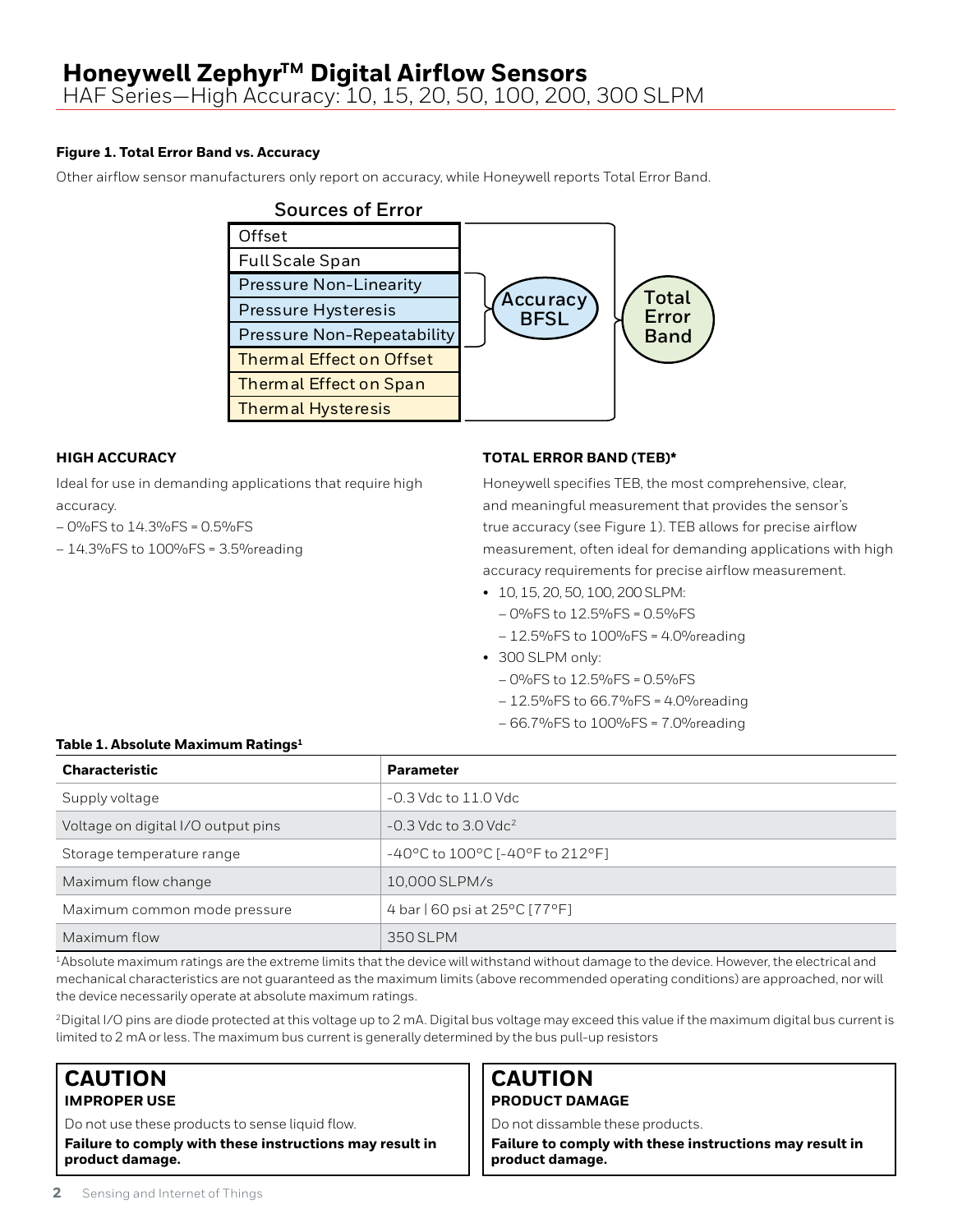### **Table 2. Operating Specifications**

| <b>Characteristic</b>                                                                                                                                                                    | <b>Parameter</b>                                                                               |
|------------------------------------------------------------------------------------------------------------------------------------------------------------------------------------------|------------------------------------------------------------------------------------------------|
| Supply voltage                                                                                                                                                                           | 3 Vdc to 10 Vdc                                                                                |
| Supply current                                                                                                                                                                           | 20 mA max.                                                                                     |
| Power:<br>3 Vdc<br>10 Vdc                                                                                                                                                                | 60 mW max.<br>200 mW max.                                                                      |
| Calibrated temperature range <sup>1</sup>                                                                                                                                                | 0°C to 50°C [32°F to 122°F]                                                                    |
| Operating temperature range                                                                                                                                                              | -20°C to 70°C [-4°F to 158°F]                                                                  |
| Full scale (FS) flow <sup>2</sup>                                                                                                                                                        | 10, 15, 20, 50, 100, 200, 300 SLPM                                                             |
| Calilbrated flow range                                                                                                                                                                   | 0 to 10, 0 to 15, 0 to 20, 0 to 50, 0 to 100, 0 to 200, 0 SLPM to 300 SLPM                     |
| Calibration gas                                                                                                                                                                          | clean, dry air                                                                                 |
| Accuracy <sup>3</sup><br>0%FS to 14.3%FS<br>14.3% FS to 100% FS                                                                                                                          | $0.5%$ FS<br>3.5% reading                                                                      |
| Total Error Band: <sup>4</sup><br>10, 15, 20, 50, 100, 200 SLPM:<br>0%FS to 12.5%FS<br>12.5%FS to 100%FS<br>300 SLPM only:<br>0%FS to 12.5%FS<br>12.5%FS to 66.7%FS<br>66.7%FS to 100%FS | 0.5%FS<br>4.0% reading<br>0.5%FS<br>4.0% reading<br>7.0% reading                               |
| Null accuracy <sup>5</sup>                                                                                                                                                               | $±0.5\%FS$                                                                                     |
| Flow response time <sup>6</sup>                                                                                                                                                          | 1 <sub>ms</sub>                                                                                |
| Warm up time <sup>7</sup>                                                                                                                                                                | 35 <sub>ms</sub>                                                                               |
| Resolution:<br>10 SLPM<br>15 SLPM<br>20 SLPM<br>50 SLPM<br>100 SLPM<br>200 SLPM<br><b>300 SLPM</b>                                                                                       | 0.002 SLPM<br>0.003 SLPM<br>0.003 SLPM<br>0.008 SLPM<br>0.015 SLPM<br>0.029 SLPM<br>0.043 SLPM |
| Proof pressure                                                                                                                                                                           | 10.3 bar   150 psig                                                                            |
| Burst pressure                                                                                                                                                                           | 13.7 bar   200 psig                                                                            |
| Bus standards <sup>8</sup>                                                                                                                                                               | I <sup>2</sup> C fast mode (up to 400 kHz)                                                     |
| Reverse polarity protection                                                                                                                                                              | no                                                                                             |

<sup>1</sup> Custom and extended temperature compensated ranges are possible. Contact Honeywell for details.

<sup>2</sup> Honeywell standard for mass flow rate units is SLPM, which has reference conditions of 0°C and 1 atm. Custom units are given as LPM with listed reference conditions at the first mention.

<sup>3</sup> Accuracy is the maximum deviation in output from nominal over the entire calibrated flow range at 25°C. Errors include Offset, Full Scale Span, Linearity, Flow Hysteresis, and Repeatability.

4 Total Error Band (TEB) is the maximum deviation in output from nominal over the entire calibrated flow range and temperature range. Total Error Band includes all Accuracy errors, as well as all temperature effects over the compensated temperature range, including Temperature Offset, Temperature Span and Thermal Hysteresis.

5 Null Accuracy is the maximum deviation in output from nominal at null flow over the entire calibrated temperature range.

<sup>6</sup> Response time: time to electrically respond to any mass flow change at the microbridge airflow transducer (response time of the transducer may be affected by the pneumatic interface).

7 Warm-up time: time to the first valid flow measurement after power is applied.

<sup>8</sup> Refer to the Technical Note "<sup>12</sup>C Communications with Honeywell Digital Airflow Sensors" for <sup>12</sup>C protocol information.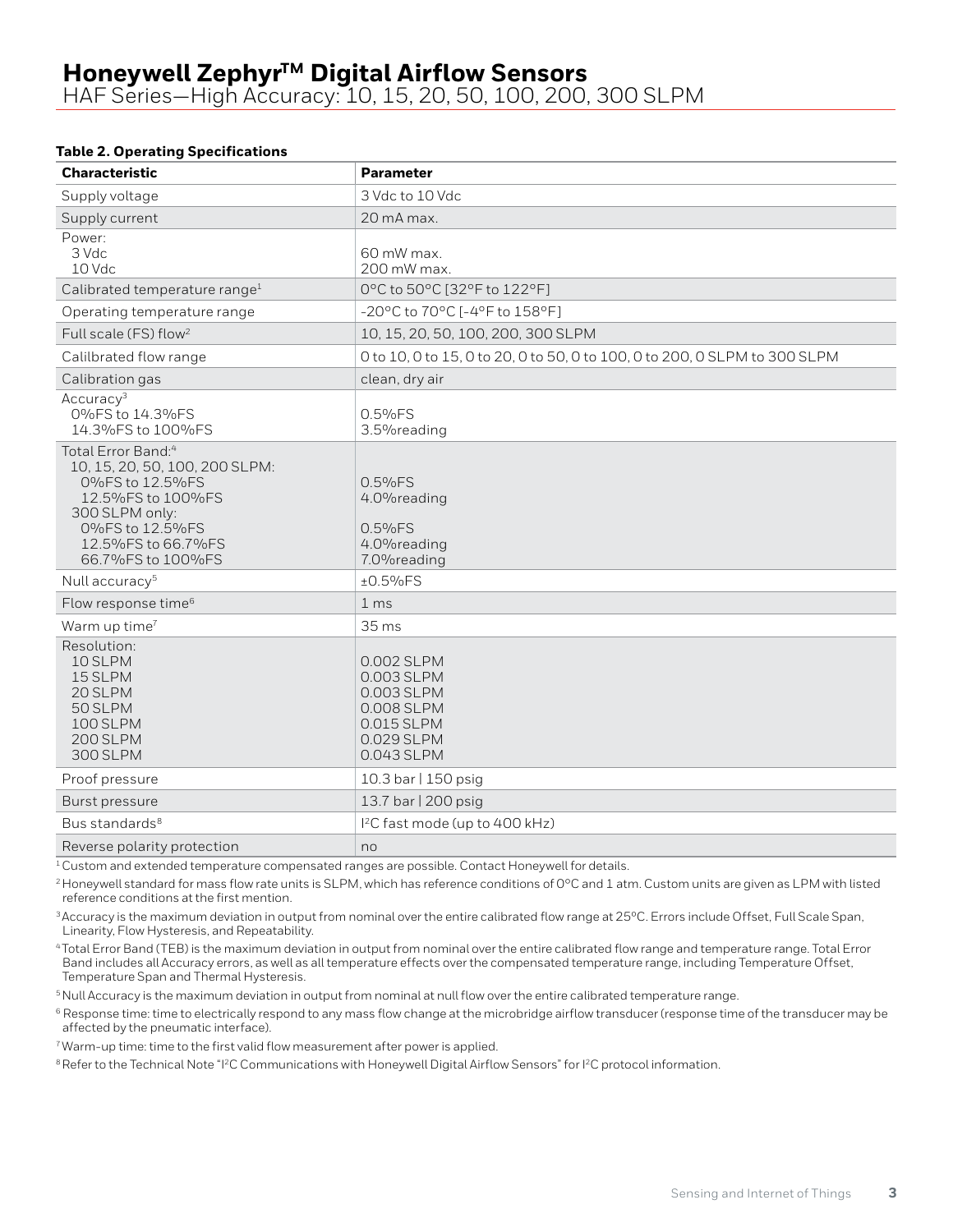### **Table 3. Environmental Specifications**

| <b>Characteristic</b>  | <b>Parameter</b>                                                                        |
|------------------------|-----------------------------------------------------------------------------------------|
| Humidity               | 0% to 95% RH, non-condensing                                                            |
| Shock                  | 30q, 6ms                                                                                |
| Vibration              | 1,33 g at 10 Hz to 500 Hz                                                               |
| <b>ESD</b>             | ESD IEC6100-4-2 air discharge up to 8 kV, or direct contact discharge up to 4 kV        |
| Radiated immunity:     | Level 3 from 80 MHz to 1000 MHz per IEC61000-4-3                                        |
| 20,50,100,200,300 SLPM | 1 m shielded cable with 3 cm exposed leads at connector                                 |
| 10, 15 SLPM            | 1 m shielded cable with 3 cm exposed leads at connector and 280 Ohm at MHz ferrite bead |

### **Table 4. Materials Specifications**

| <b>Characteristic</b> | <b>Parameter</b>                                                                                                            |
|-----------------------|-----------------------------------------------------------------------------------------------------------------------------|
| Wetted materials      | glass reinforced (GR) thermoplastic polymer, gold, silicon, silicon dioxide, silicon nitride, epoxy,<br>PCB epoxy composite |
| Housing               | GR thermoplastic polymer                                                                                                    |
| Substrate             | <b>PCB</b>                                                                                                                  |
| Adhesives             | epoxy                                                                                                                       |
| Electronic components | silicon, gold                                                                                                               |
| Compliance            | RoHS, WEEE                                                                                                                  |

### **Table 5. Recommended Mounting and Implementation**

| <b>Characteristic</b> | <b>Parameter</b>                                                             |
|-----------------------|------------------------------------------------------------------------------|
| Mounting screw size   | 10-32                                                                        |
| Mounting screw torque | $1,13$ N m [20 in-lb]                                                        |
| Electrical connection | 6 pin SIP connector                                                          |
| Pneumatic connection  | manifold mount, 22 mm OD tapered male fitting, G 3/8 female threaded fitting |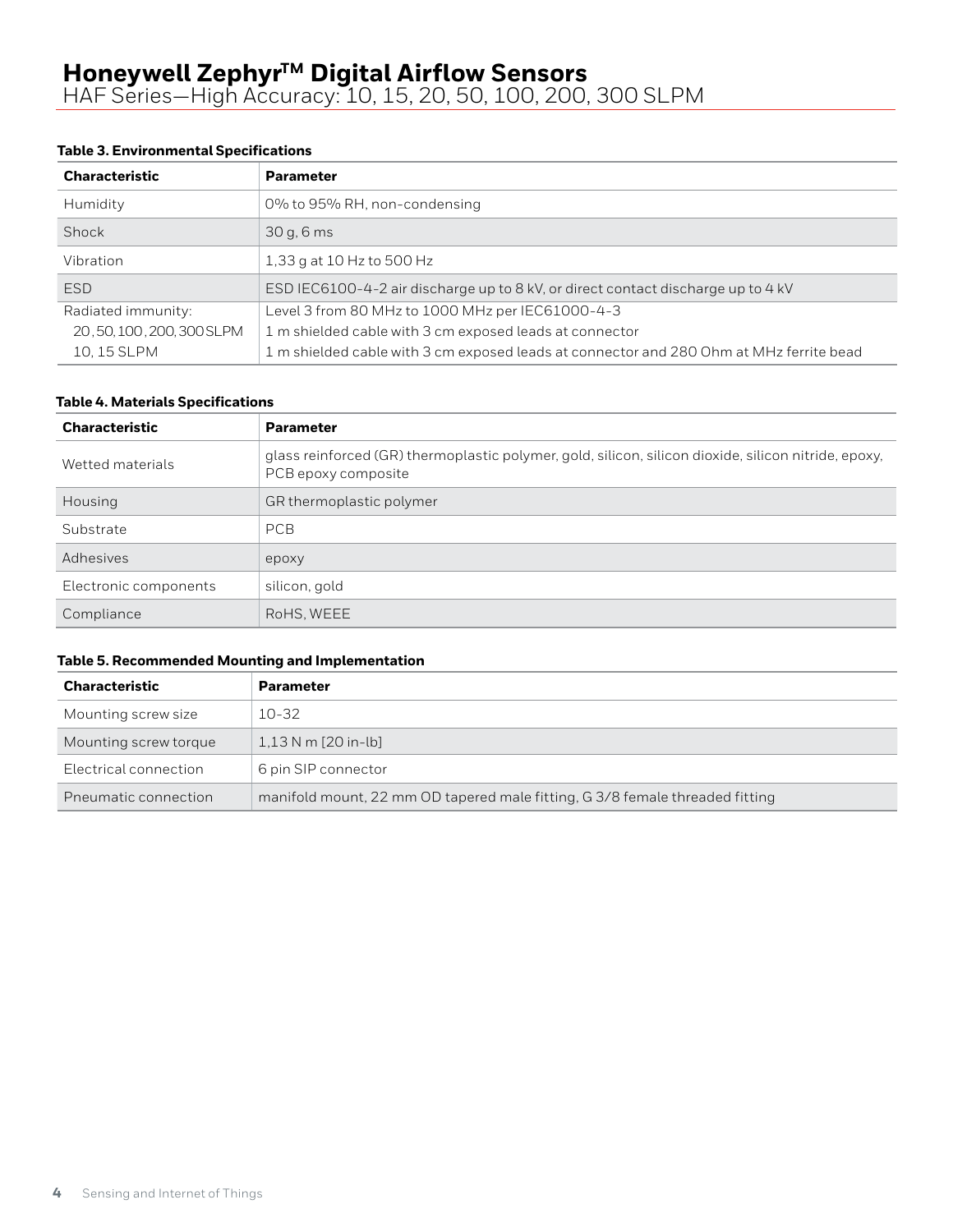# **Honeywell Zephyr™ Digital Airflow Sensors**

HAF Series—High Accuracy: 10, 15, 20, 50, 100, 200, 300 SLPM

### **Figure 2. Nomenclature and Order Guide1**

For example, **HAFUHM0020L4AXT** defines a Honeywell Zephyr™ Airflow Sensor, unidirectional flow, long port, manifold mount, 20 SLPM, I<sup>2</sup>C output with custom 0x49 address, 10% to 90% transfer function, 3 Vdc to 10 Vdc supply voltage.



1Apart from the general configuration required, other customer-specific requirements are also possible. Please contact Honeywell.

#### **Figure 3. All Available Standard Configurations**

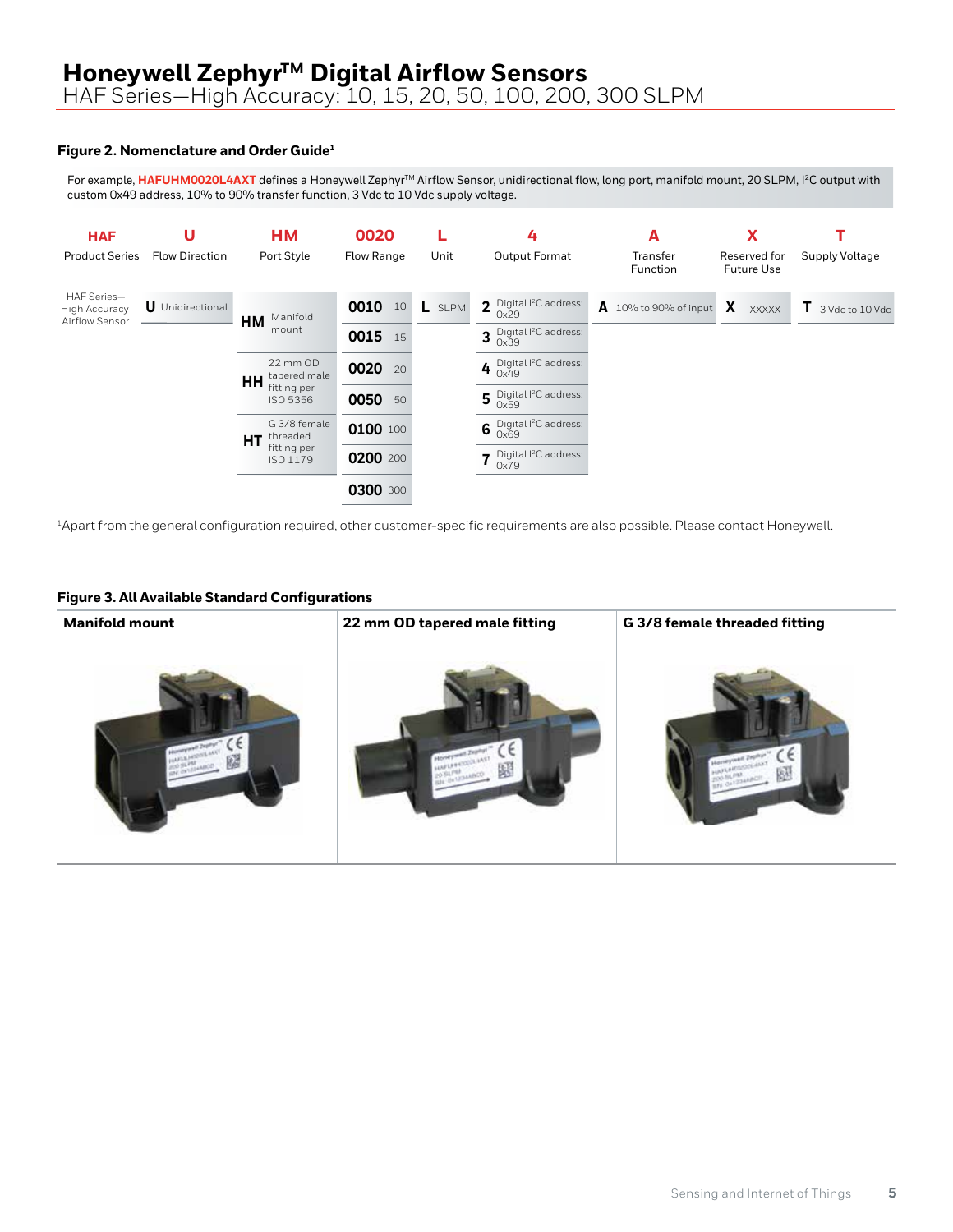# **Honeywell Zephyr™ Digital Airflow Sensors**

HAF Series—High Accuracy: 10, 15, 20, 50, 100, 200, 300 SLPM

### **Figure 4. Nominal Digital Output: 10, 15, 20, 50, 100, 200, 300 SLPM**



**Figure 5. Accuracy and Total Error Band 10, 15, 20, 50, 100, 200 SLPM 300 SLPM only**



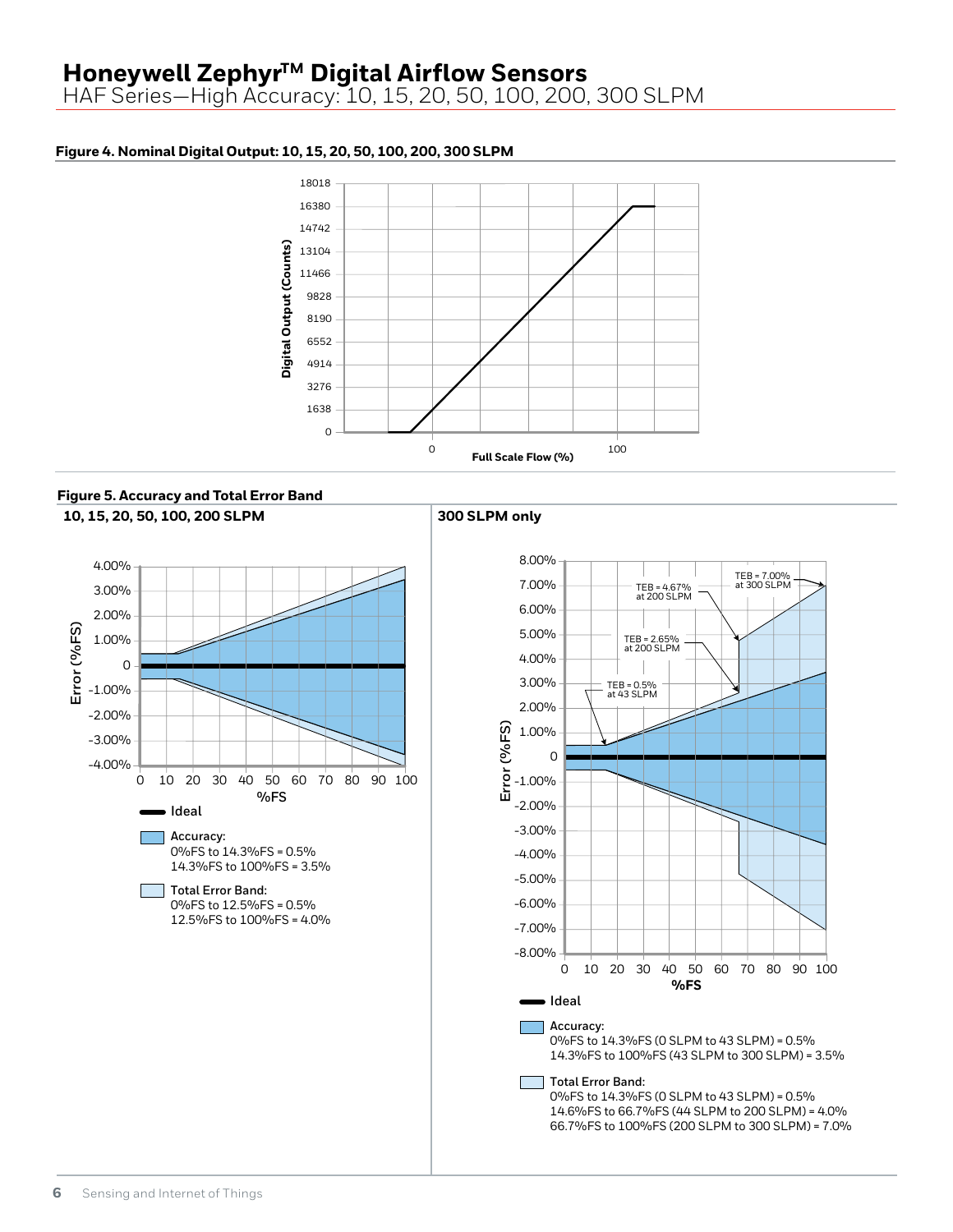# **Honeywell Zephyr™ Digital Airflow Sensors**

HAF Series—High Accuracy: 10, 15, 20, 50, 100, 200, 300 SLPM

### **Figure 6. Flow vs Pressure Drop: 10, 15, 20, 50, 100, 200, 300 SLPM**



| <b>Flow</b>    | <b>Typical Pressure Drop</b> |                    |        |  |  |
|----------------|------------------------------|--------------------|--------|--|--|
| (SLPM)         | mbar                         | inH <sub>2</sub> O | kPa    |  |  |
| 0              | 0.000                        | 0.000              | 0.000  |  |  |
| $\mathbf{1}$   | 0.103                        | 0.042              | 0.010  |  |  |
| $\mathfrak{D}$ | 0.206                        | 0.082              | 0.021  |  |  |
| 4              | 0.396                        | 0.159              | 0.040  |  |  |
| 8              | 0.803                        | 0.322              | 0.080  |  |  |
| 10             | 1.027                        | 0.412              | 0.103  |  |  |
| 12             | 1.279                        | 0.513              | 0.128  |  |  |
| 14             | 1.549                        | 0.621              | 0.155  |  |  |
| 15             | 1.686                        | 0.676              | 0.169  |  |  |
| 16             | 1.820                        | 0.730              | 0.182  |  |  |
| 18             | 2.126                        | 0.853              | 0.213  |  |  |
| 20             | 2.444<br>0.980               |                    | 0.244  |  |  |
| 25             | 3.320                        | 1.332              | 0.332  |  |  |
| 50             | 9.314                        | 3.736              | 0.931  |  |  |
| 75             | 17.553                       | 3.736              | 1.755  |  |  |
| 100            | 27.979                       | 3.736              | 2.798  |  |  |
| 125            | 40.533                       | 3.736              | 4.053  |  |  |
| 150            | 54.881                       | 22.017             | 5.488  |  |  |
| 175            | 71.158                       | 28.546             | 7.116  |  |  |
| 200            | 89.506                       | 35.907             | 8.951  |  |  |
| 225            | 109.363                      | 43.873             | 10.936 |  |  |
| 250            | 131.037                      | 52.568             | 13.104 |  |  |
| 275            | 154.389                      | 61.936             | 15.439 |  |  |
| 300            | 179.235                      | 71.904             | 17.924 |  |  |

#### **Table 6. Ideal Transfer Function**

| Item                | Equation                                                  |
|---------------------|-----------------------------------------------------------|
| Digital Output Code | 16384 * [0.1 + 0.8 * (Flow Applied/Full Scale Flow)]      |
| Flow Applied        | Full Scale Flow * [(Digital Output Code/16384) - 0.1]/0.8 |

#### **Digital Interface**

For additional details on the use of Zephyr with digital output see the Technical Note "I2C Communications with Honeywell Digital Airflow Sensors".

The sensor uses the I<sup>2</sup>C standard for digital communication with a slave address specified in the Nomenclature and Order Guide in Figure 2. Following sensor power-up, each of the first two read sequences shown in Figure 7 will respond with 2 bytes of the unique 4-byte Serial Number. The first read after power-up will respond with the two most significant bytes of the Serial Number, while the second read will respond with the two least significant bytes of the Serial Number. For reliable performance, allow sensor to be powered for the sensor startup time before performing the first read, then allow a 10 ms command response time before performing the second read.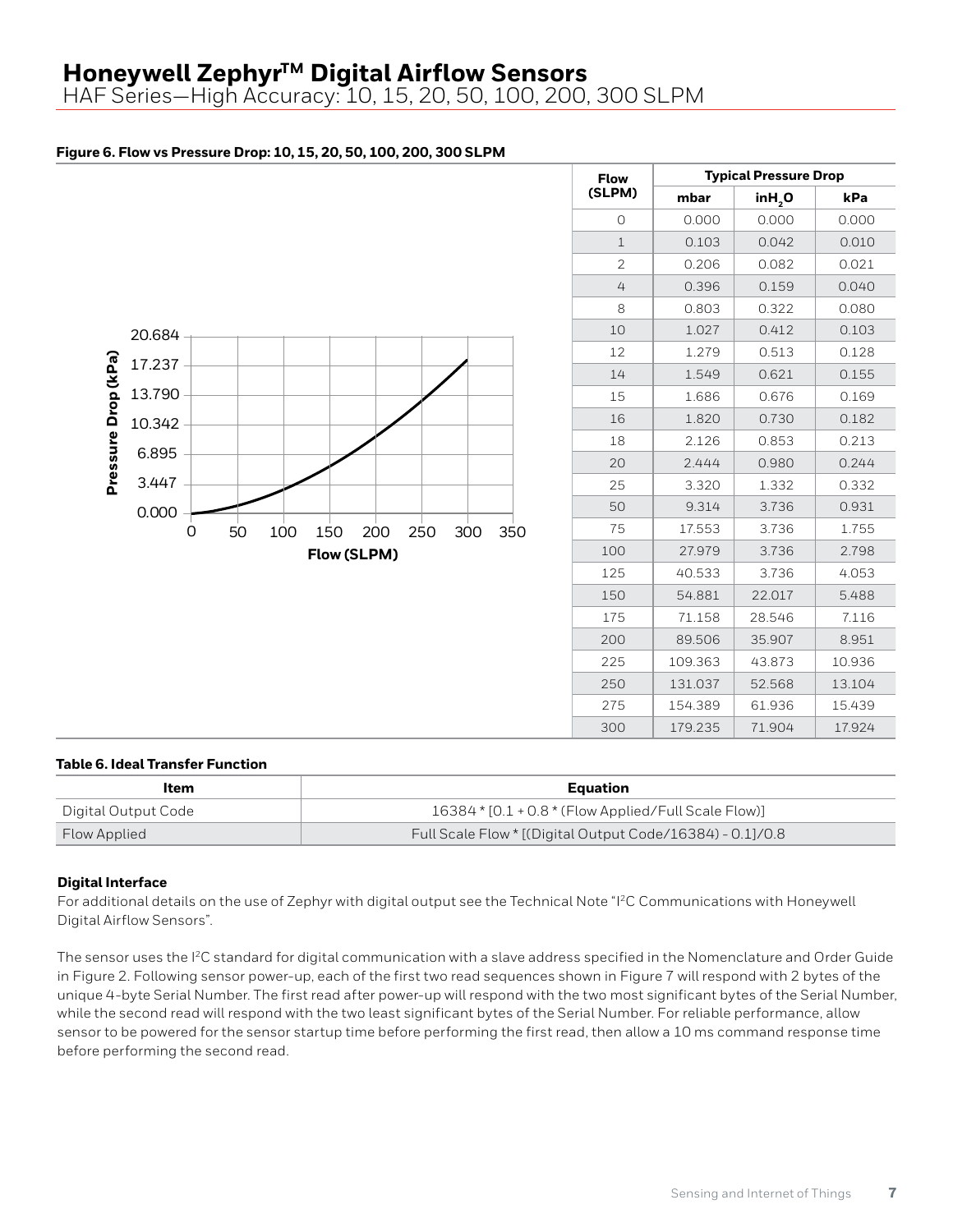#### **Figure 7. Sensor I2C Read and Write Sequences**



After the power-up read sequence described above, the sensor will respond to each I<sup>2</sup>C read request with a 16-bit (2 byte) digital flow reading. Read requests taken faster than the Response Time (1 ms) are not guaranteed to return fresh data. The first two bits of each flow reading will be '00', while non-flow responses (such as error and status codes) will begin with '11'. There are several user commands available as shown in Table 8. Following an  $l^2C$  write sequence of a user command, the sensor will respond to the next I2C read request with a 16-bit response. Possible responses to user commands can be seen in Table 9.

| <b>Command Byte</b><br>(Hexadecimal) | <b>Command Name</b> | <b>Command Description</b>                                                                                                                                                                             | <b>Command Response Time</b><br>(Max.) |
|--------------------------------------|---------------------|--------------------------------------------------------------------------------------------------------------------------------------------------------------------------------------------------------|----------------------------------------|
| 0x01                                 | GetSerialNumber     | Next two read requests will each return two bytes of<br>the sensor's unique 4-byte Serial Number.                                                                                                      | 10 <sub>ms</sub>                       |
| 0x02                                 | PowerOnReset        | Force Power-On reset of sensor microcontroller.                                                                                                                                                        | $20 \,\mathrm{ms}$                     |
| 0x03                                 | Checksum            | Calculates EEPROM Checksum and compares to<br>production Checksum value. If the values match,<br>the next read request will respond with OxCCA5.<br>Otherwise, the next read will respond with 0xCC90. | 1 <sub>s</sub>                         |

#### **Table 8. User Command Descriptions**

# **Table 9. Sensor Response Descriptions** 1

| <b>Sensor Response</b><br>(Hexadecimal) | <b>Response Name</b> | <b>Response Description</b>                    |
|-----------------------------------------|----------------------|------------------------------------------------|
| OxCCA5                                  | POSACK               | non-response command was executed successfully |
| OxCC99                                  | <b>BadCommand</b>    | command byte was not recognized                |
| OxCC9A                                  | <b>BadParam</b>      | command sent with incorrect parameter bytes    |
| OxCC9B                                  | Failure              | command failed during execution                |
| 0xCC90                                  | <b>BadChecksum</b>   | checksum did not match stored value            |
| OxCCBB                                  | Busy                 | sensor is busy calculating the checksum value  |

The maximum sink current on SCL or SDA is 2 mA. Therefore, if the pull-up resistors are biased by VDD, and if VDD reaches the maximum supply voltage of 6 V, then the pull-up resistors for SCL and SDA must be greater than 3.0 kOhm to limit the sink current to 2 mA. The typical value for SCL and SDA pull-up resistors is 4.7 kOhm (this value depends on the bus capacitance and the bus speed).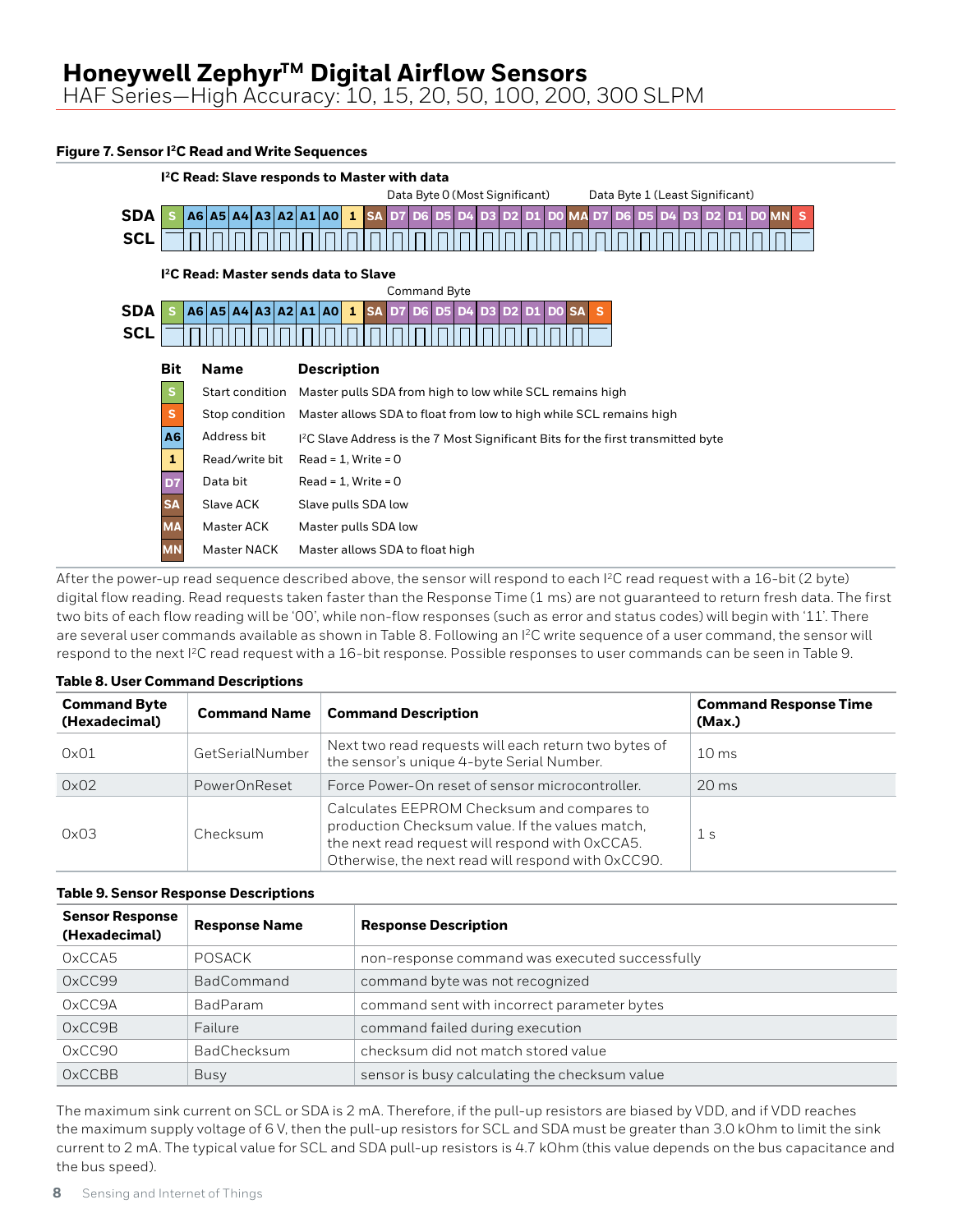HAF Series—High Accuracy: 10, 15, 20, 50, 100, 200, 300 SLPM

## **Figure 8. Mounting Dimensions (For reference only: mm [in].)**



**Port Style: 22 mm OD Tapered Male Fitting per ISO 5356**

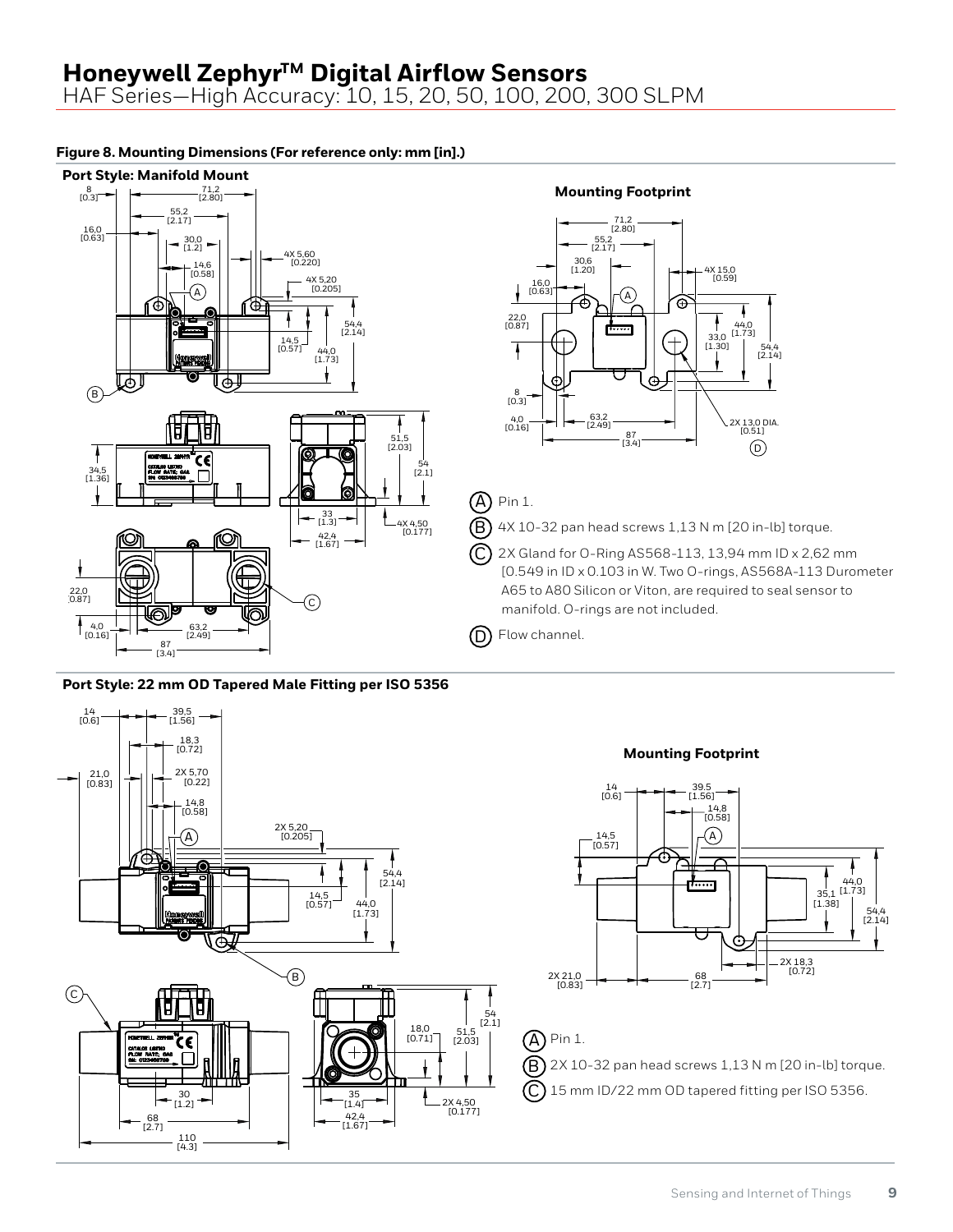# **Honeywell ZephyrTM Digital Airflow Sensors**

HAF Series—High Accuracy: 10, 15, 20, 50, 100, 200, 300 SLPM

### **Figure 8. Mounting Dimensions (For reference only: mm [in], continued.)**

### **Port Style: G 3/8 Female Threaded Fitting per ISO 1179**



### **Mounting Footprint**



### $\left(\mathsf{A}\right)$  Pin 1.

 $\left(\mathrm{B}\right)$  2X 10-32 pan head screws 1,13 N m [20 in-lb] torque.

 ISO 1179 G3/8, recommended torque is 1,7 ±0,6 N m [15 ±5 in lb]. Electrical connector part number is JST (Japan Solderless Terminals) B6B-PH-K-S. Mating connector part numbers are JST PHR-6 (socket) and JST SPH-002T-P0.5L (crimp terminal).

#### **Table 7. Pinout (Digital Function)**

| Pin 1 | Pin <sub>2</sub> | Pin | Pin 4  | Pin 5 | Pin <sub>6</sub> |
|-------|------------------|-----|--------|-------|------------------|
| NС    | - -<br>ーー        | ப   | around | JUA   | N V              |